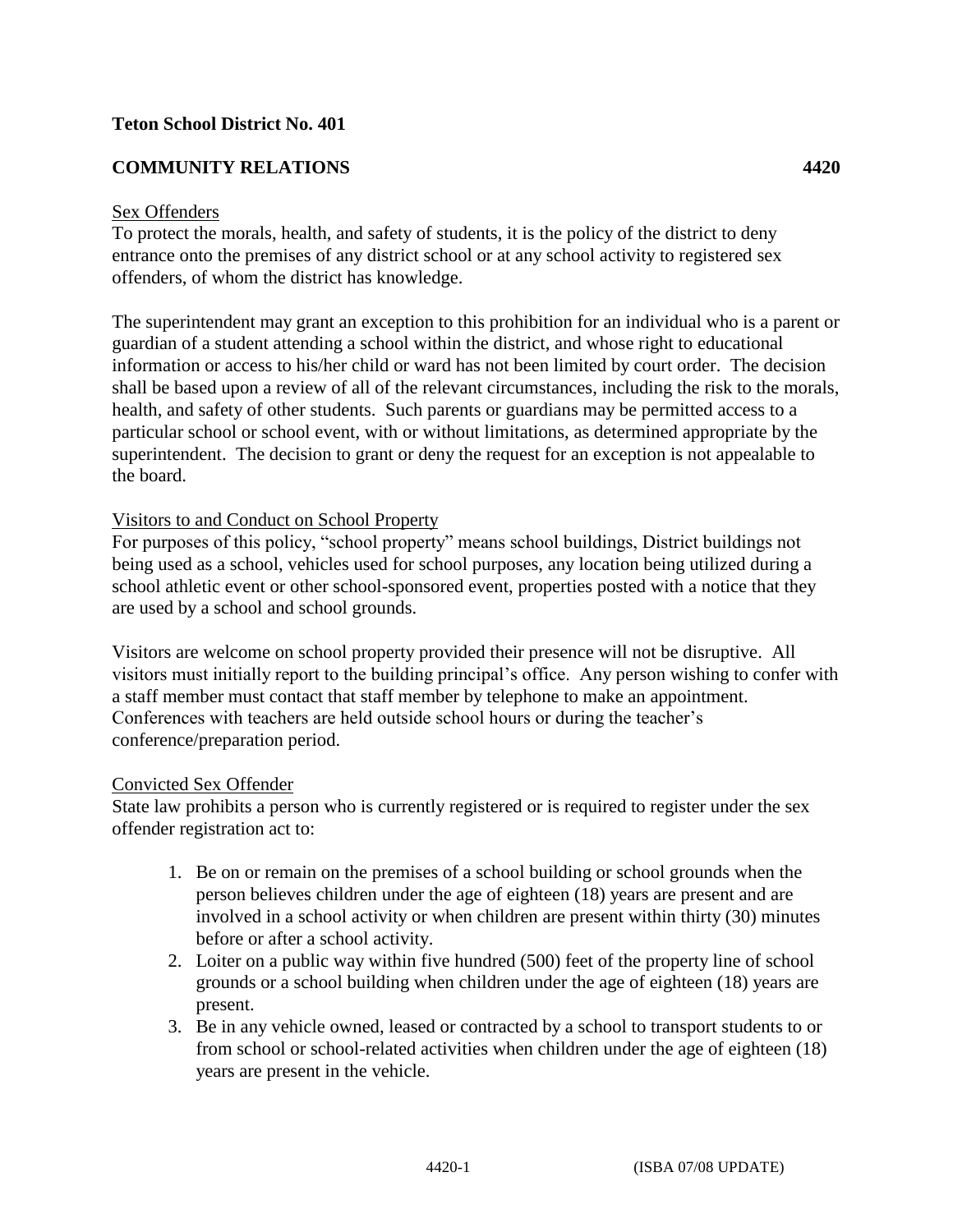4. Reside within five hundred (500) feet of a school, measured from the nearest point of the exterior wall of the offenders dwelling unit to the school's property line, unless the person's residence was established prior to July 1, 2006.

The posted notices required in this section shall be at least one hundred (100) square inches, make reference to I.C. § 18-8329, include the term "registered sex offender" and be placed at commonly used entrances to the property. In addition, there shall be at least one (1) notice posted every six hundred sixty (660) feet along the property line.

Provided, however, section numbers 1 and 2 immediately above shall not apply when the person:

- A. Is a student in attendance at the school; or
- B. Is attending an academic conference with school officials as a parent or legal guardian of a child who is enrolled in the school and is participating in the conference; or
- C. Is attending a scheduled extracurricular school event with school officials as a parent or legal guardian of a child who is participating in the school event; or
- D. Resides at a state licensed or certified facility for incarceration, health care or convalescent care; or
- E. Is picking up a child or children or dropping off a child or children and the person is the child or children's parent or legal guardian;
- F. Is temporarily on school grounds, during school hours, for the purposes of making a delivery involving mail, food or other necessary delivery;
- G. Is exercising his or her right to vote in public elections; or
- H. Is taking delivery of his mail through an official post office located on school grounds;
- I. Has written permission from a school principal, vice-principal, or the equivalent, to be on the school grounds or upon other property posted with a notice that the property is used by a school; or
- J. Stays at a homeless shelter or resides at a recovery facility if such shelter or facility has been approved for sex offenders by the county sheriff or municipal police chief.

# Sex Offender Registry Notification

District officials will make a good faith effort to identify registered sex offenders residing within the district's boundaries by periodically reviewing the Idaho State Police registry of sexual offenders. The Superintendent or his/her designee shall request notification of registered sex offenders in the same or contiguous zip codes as any school within the District. The request can be made of either the Idaho State Police, the local Sheriff's Department, or the Idaho State Superintendent of Public Instruction. District officials shall notify each registered sex offender identified as residing within the boundaries of the district that he/she is not allowed entrance to the premises of any school of the district or to any school activities. Such request and notification shall be made in accordance with Idaho Codes 18-8323 and 18-8324. The information in the sex offender registries is for purposes of protecting the public. It is not to be used for the purpose of harassing or intimidating anyone. See Idaho Code 18-8326.